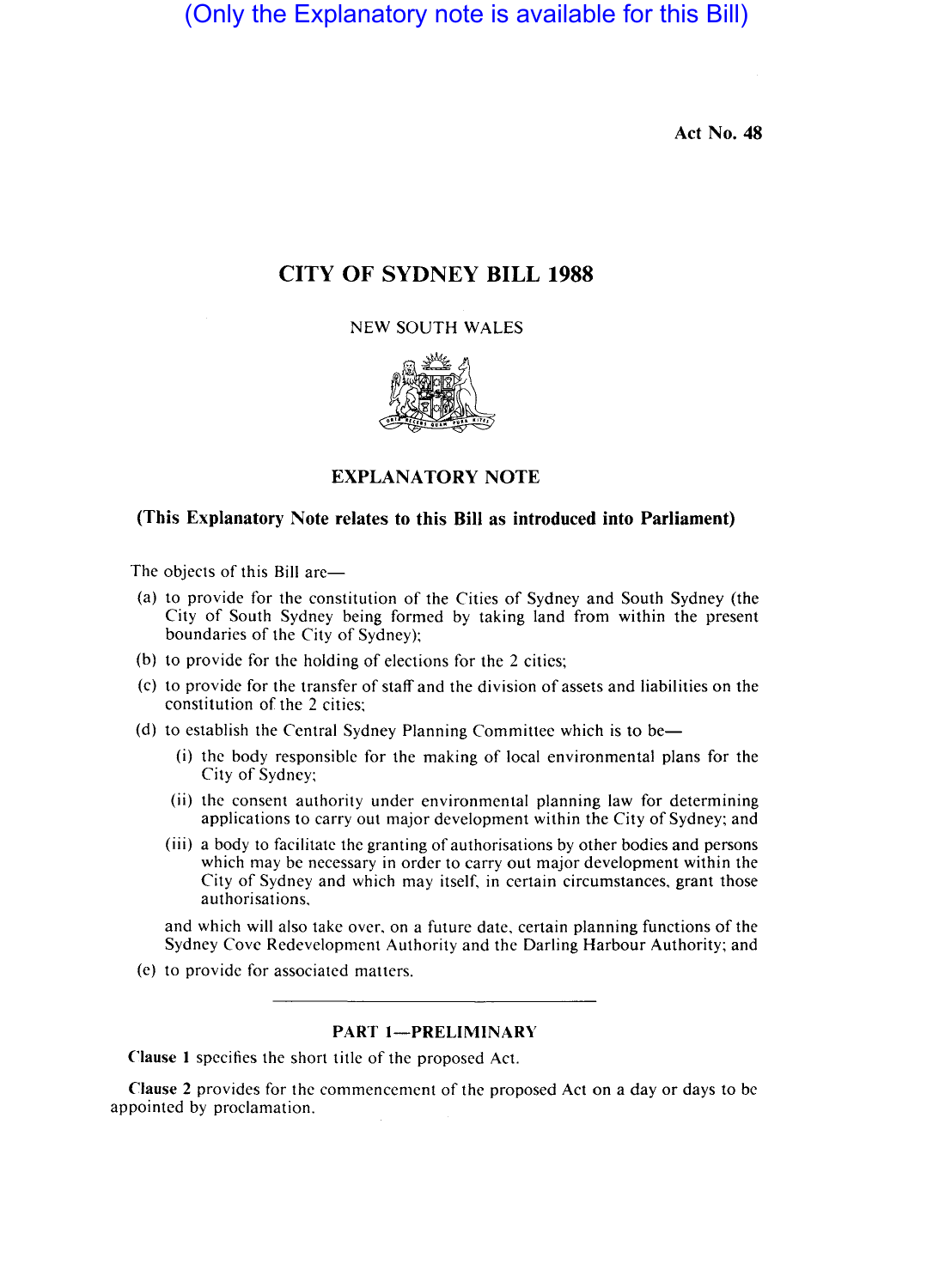Clause 3 provides for the Local Government Act 1919 to be referred to in the proposed Act as the Principal Act. The proposed Act (Part 4 and Schedule I excepted) is to be construed with, and as if it formed part of, the Principal Act but is to prevail over the Principal Act in the event of an inconsistency.

Clause 4 defines certain expressions used in the proposed Act.

### PART 2-CONSITITUTION OF THE CITIES OF SYDNEY AND SOUTH **SYDNEY**

### Division 1-City of Sydney

Clause 5 provides that the boundaries of the City of Sydney are to be altered by taking land from the City of Sydney. that land to be described in a proclamation.

Clause 6 provides that the City of Sydney is not to be divided into wards.

Clause 7 provides that the City Council is to have 7 aldermen.

Clause 8 provides for the election of the Lord Mayor of Sydney by the aldermen instead of by the electors for the City Council.

#### Division 2-City of South Sydney

Clause 9 constitutes the City of South Sydney and provides that its boundaries are to be described in the proclamation under clause 5.

Clause 10 enables the division of the City of South Sydney into wards under the Principal Act.

Clause 11 provides that the South Sydney Council is to have 9 aldermen.

Clause 12 provides for the election of the Mayor of South Sydney by the aldermen instead of by the electors for the South Sydney Council.

### PART 3-ELECTIONS

# Division I-Enrolment for elections for the City Council

Clause 13 defines certain expressions for the purposes of the proposed Division. Among the expressions defined are those which identify the categories of electors for the City Council, namely, "owner", "ratepaying lessee". "occupier" and "resident".

Clause 14 provides that, in place of the qualifications for electors that could otherwise apply under the Principal Act, a person has the requisite qualification of an elector for the City of Sydney if the person is-

- (a) an owner, ratepaying lessee or occupier (whether separately or as joint tenants or tenants in common) of ratable land in the City of Sydney; or
- (b) a resident of the City of Sydney.

Clause 15 provides that if a corporation is the owner. ratepaying lessee or occupier. one natural person nominated by the corporation shall be taken to have the requisite qualification of an elector in the place of the corporation and that if the corporation fails to nominate a person, the secretary of the corporation shall be taken to have been nominated. Where the same person, or group. has a requisite qualification in respect of more than one parcel of ratable land, those parcels are to be taken to be a single parcel. A resident is to be taken not to have a requisite qualification in any other capacity.

Clause 16 provides that of the 2 rolls which together comprise the roll of electors-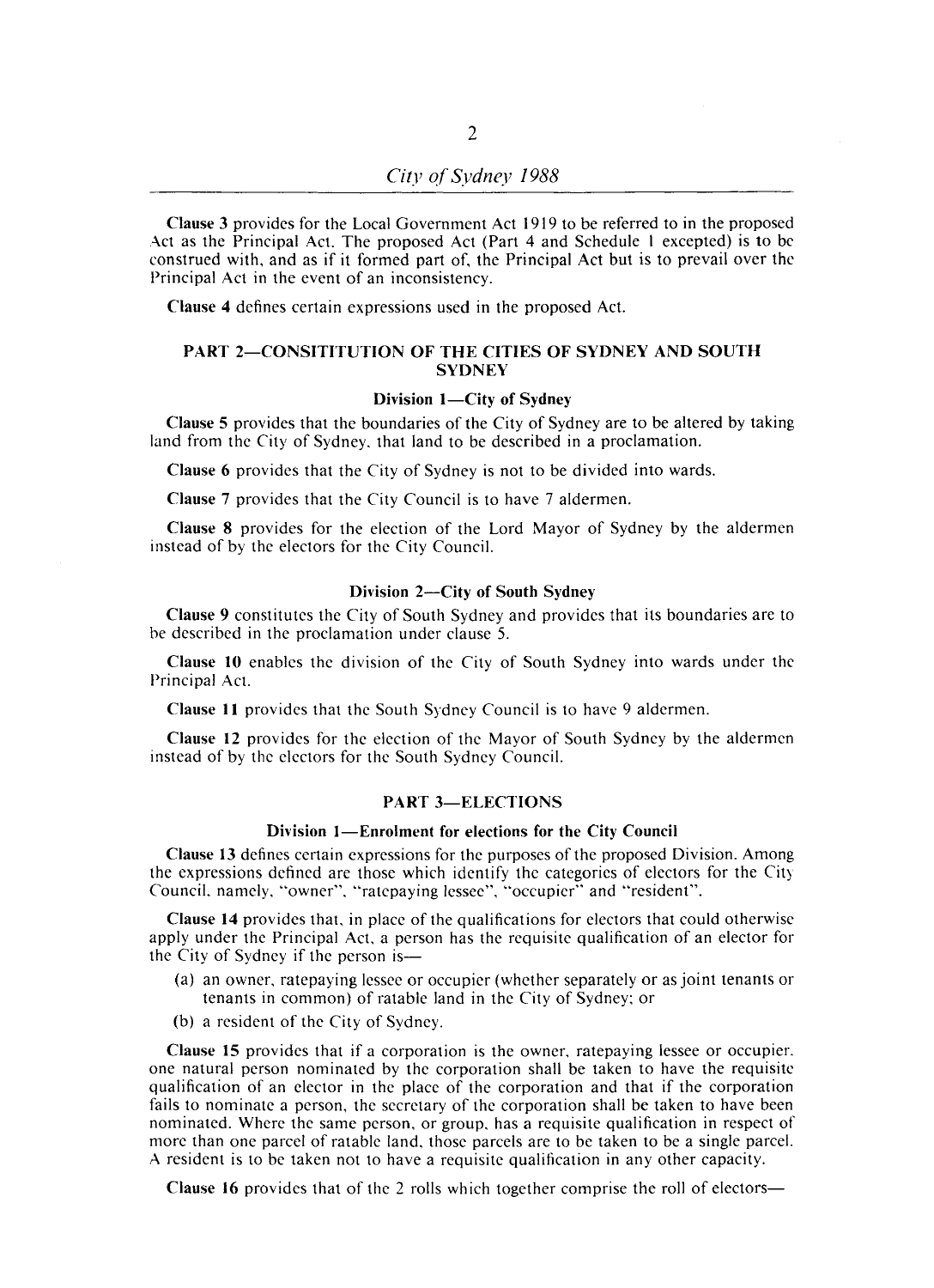- (a) the non-residential roll is to be the roll prepared under clause 18 of owners. ratepaying lessees and occupiers; and
- (b) the residential roll is to consist of persons who are residents of the City of Sydney.

Clause 17 requires the town clerk of the City of Sydney to keep an up-to-date list of persons entitled to vote as owners. ratepaying lessees or occupiers, whether or not they lodge a claim for inclusion in the list. The clause provides for the public inspection of the list and the determination of objections to the inclusion of particulars in the list.

Clause 18 requires the town clerk, after the closing date for an election, to certify the list kept under clause 17 to be an accurate and complete list of persons entitled to vote as owners. ratepaying lessees or occupiers. On its certification, the list becomes the nonresidential roll of electors for the election.

#### Division 2-Voting at elections for the City Council

Clause 19 enables a person who is qualified to vote, whether as a resident or nonresident, but whose name is not on the roll of electors, to vote in accordance with the procedure under section 56A of the Principal Act.

Clause 20 enables the secretary of a corporation to be included in the list kept under clause 17 and the non-residential roll certified under clause 18 by reference to the secretary's office rather than by name and address and enables the secretary to vote in an election on the making of a statutory declaration.

Clause 21 makes it compulsory for a person who is entitled to vote to record his or her vote. The clause also provides that if. under the Principal Act, voting in a poll is compulsory. a person who is entitled to vote at an election must record his or her vote at the poll.

### Division 3-First elections for Cities of Sydney and South Sydney

Clause 22 defines "'first election". in relation to the Cities of Sydney and South Sydney. to mean the first election of aldermen for the respective cities held after the date of assent to the proposed Act.

Clause 23 makes provision for the preparation of rolls of electors for the first elections.

Clause 24 provides for the Minister administering this Part of the proposed Act to appoint a day or different days for the first elections.

Clause 25 requires the Electoral Commissioner to conduct the first elections.

Clause 26 provides that the first elections are to be treated as ordinary elections for the purposes of any Act or statutory instrument.

Clause 27 subordinates the provisions of the Principal Act in their application to the first elections to the provisions of the proposed Act and any proclamation which may bc made under section 21 (I) of the Principal Act.

Clause 28 determines the term of office of a person elected at a first election so that subsequent elections for the Cities of Sydney and South Sydney will not get out of step with other local government elections.

Clause 29 determines the period within which the first mayoral elections are to be held.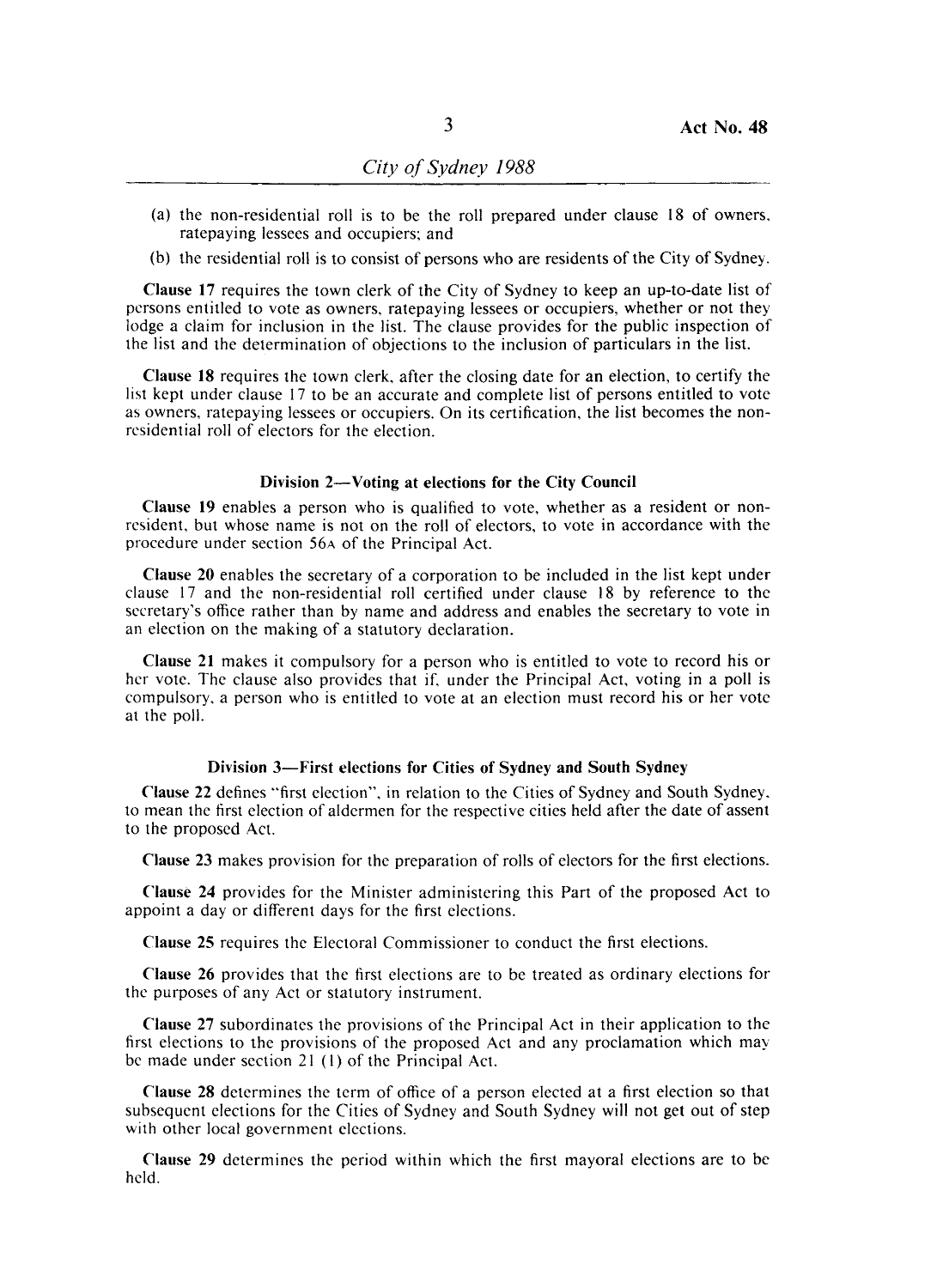# PART 4-PLANNING IN THE CITY OF SYDNEY

### Division 1-Preliminary

Clause 30 defines "major development" for the purposes of the proposed Part. Major development is to comprise development in the City of Sydney-

- (a) the estimated cost of which exceeds the amount prescribed by the regulations under the proposed Act; or
- (b) which. if granted unconditional consent. would not comply with any document prescribed by the regulations; or
- (c) which is Crown development or development on Crown land; or
- (d) which is City Council development or development on City Council land; or
- (e) which is prescribed by the regulations.

Clause 31 provides that the proposed Part is to be construed with. and as if it formed part of. the Environmental Planning and Assessment Act 1979 but is to prevail over that Act in the event of an inconsistency. The clause also provides that until the amendments made by the proposed Act to the Sydney Cove Redevelopment Authority Act 1968 and the Darling Harbour Authority Act 1984 take effect. nothing in the proposed Part applies to development to which those Acts apply.

#### Division 2-Constitution of the Central Sydney Planning Committee

Clause 32 constitutes the Central Sydney Planning Committee as a committee of the City Council and provides generally for its functions. A function exercised by the Planning Committee is to be taken to have been exercised by the City Council but the Planning Committee is not subject to the control or direction of the City Council. The Planning Committee is constituted as a corporation.

Clause 33 provides that the Planning Committee is to have 7 members. They are to bc the Lord Mayor and 2 aldermen of the City of Sydney. the Director of Planning and 3 persons appointed by the Minister.

Clause 34 gives effect to Schedule I which contains provisions relating to the members and procedure of. and other matters concerning. the Planning Committee.

Clause 35 enables the Planning Committee to have access to the records of the City Council and the use of the staff and facilities of the City Council.

Clause 36 enables the Planning Committee to establish subcommittees.

Clause 37 enables the Planning Committee. with the approval of the Minister. to delegate its functions.

#### Division 3-Environmental planning functions of the Planning Committee

Clause 38 gives to the Planning Committee. to the exclusion of the City Council. the powers that the City Council would otherwise have to prepare local environmental plans.

Clause 39 gives to the Planning Committee. to the exclusion of the City Council. the functions that the City council would otherwise have in respect of proposals to carry out major development.

Clause 40 provides that if. under an environmental planning instrument. development consent could not be granted without the concurrence of a person other than the City Council. the Planning Committee is to forward a copy of the development application to the person.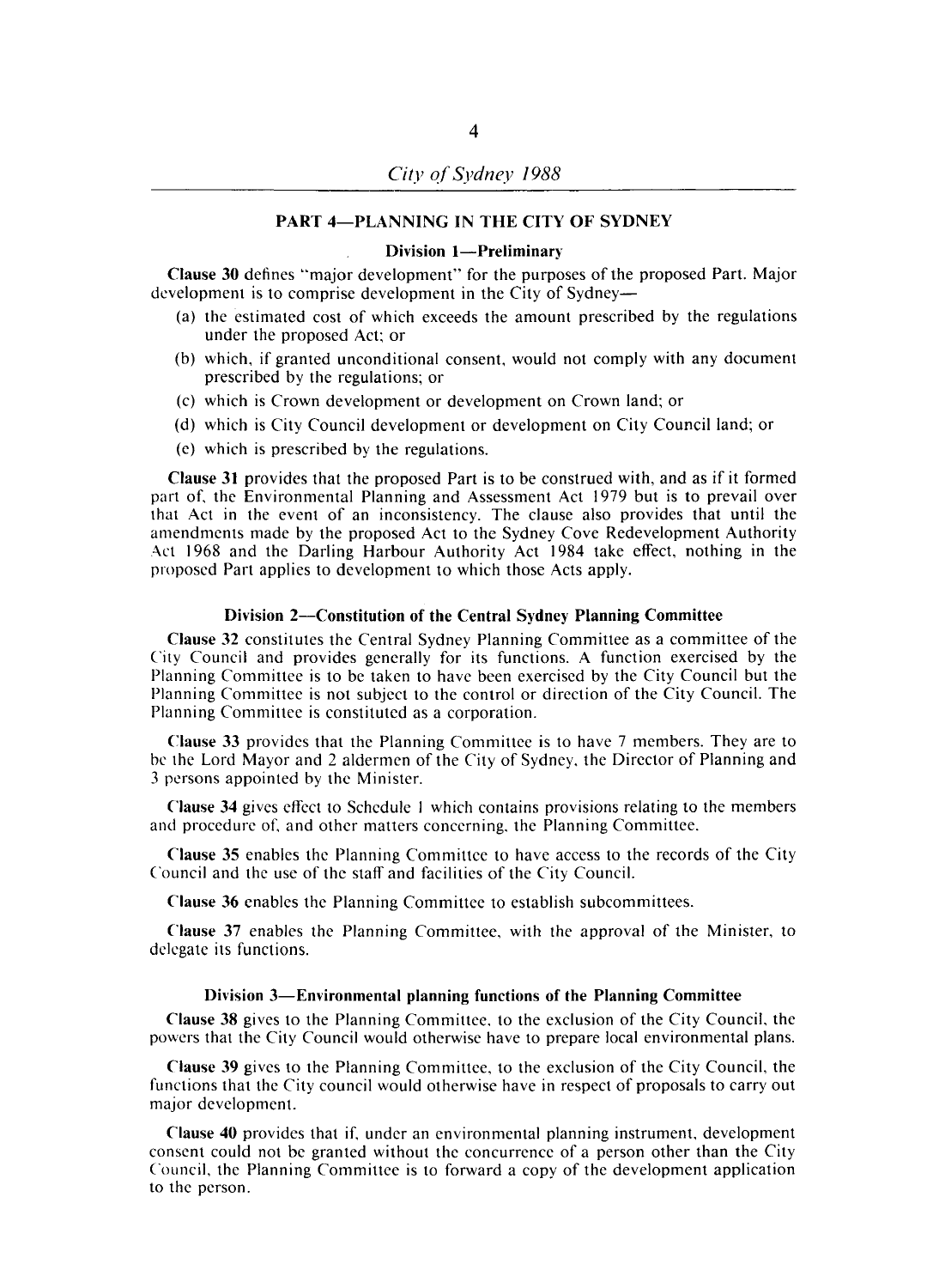Clause 41 prevents a person referred to in clause 40 from granting the concurrence but enables the person to make representations to the Planning Committee concerning the development.

Clause 42 requires the Planning Committee, in determining a development application for the carrying out of major development to have regard to any representations made under clause 41 within 40 days.

Clause 43 validates a development consent given by the Planning Committee despite a failure to comply with clauses 40-42.

Clause 44 provides that sections 78-83 of the Environmental Planning and Assessment Art 1979 are not to apply to major development.

### Division 4-Other functions

Clause 45 defines the term "authorisation" for the purposes of the proposed Division to include a consent, licence and other authority of, or the exercise of a function by, a Minister or public authority (not being a court).

Clause 46 enables an applicant to nominate in an application for consent to carry out major development any authorisations the applicant requires in order to carry out the development.

Clause 47 requires the Planning Committee, on receipt of the application, to decide which (if any) of the authorisations it proposes to deal with under the proposed Division.

Clause 48 requires the Planning Committee, if it decides to deal with an authorisation under the proposed Division, to notify the Minister or public authority concerned of its decision, to forward a copy of the development application to that Minister or public authority and to require that Minister or public authority to finally determine the matter requiring the authorisation within the time specified by the Planning Committee.

Clause 49 provides that if the Minister or public authority concerned has not finally determined the matter requiring the authorisation within the time specified by the Planning Committee, it may give notice to that Minister or public authority of the manner in which it proposes to determine the matter in accordance with the proposed Division. The Planning Committee may determine the matter if it is not finally determined by the Minister or public authority within 14 days after the notice and its determination is to have effect in all respects as if it were a determination of that Minister or public authority.

Clause 50 enables the Minister administering the proposed Division to direct the Planning Committee not to exercise a function under the proposed Division.

Clause 51 enables the regulations made under clause 57 to provide for various matters relating to the operation of the proposed Division.

# PART 5-MISCELLANEOUS

Clause 52 gives effect to a Schedule of amendments made to various Acts as a consequence of the enactment of the proposed Act.

Clause 53 repeals the Local Government (City of Sydney Boundaries) Act 1981.

Clause 54 repeals the City of Sydney Act 1987.

Clause 55 enables the amendment and revocation of proclamations made for the purposes of the proposed Act.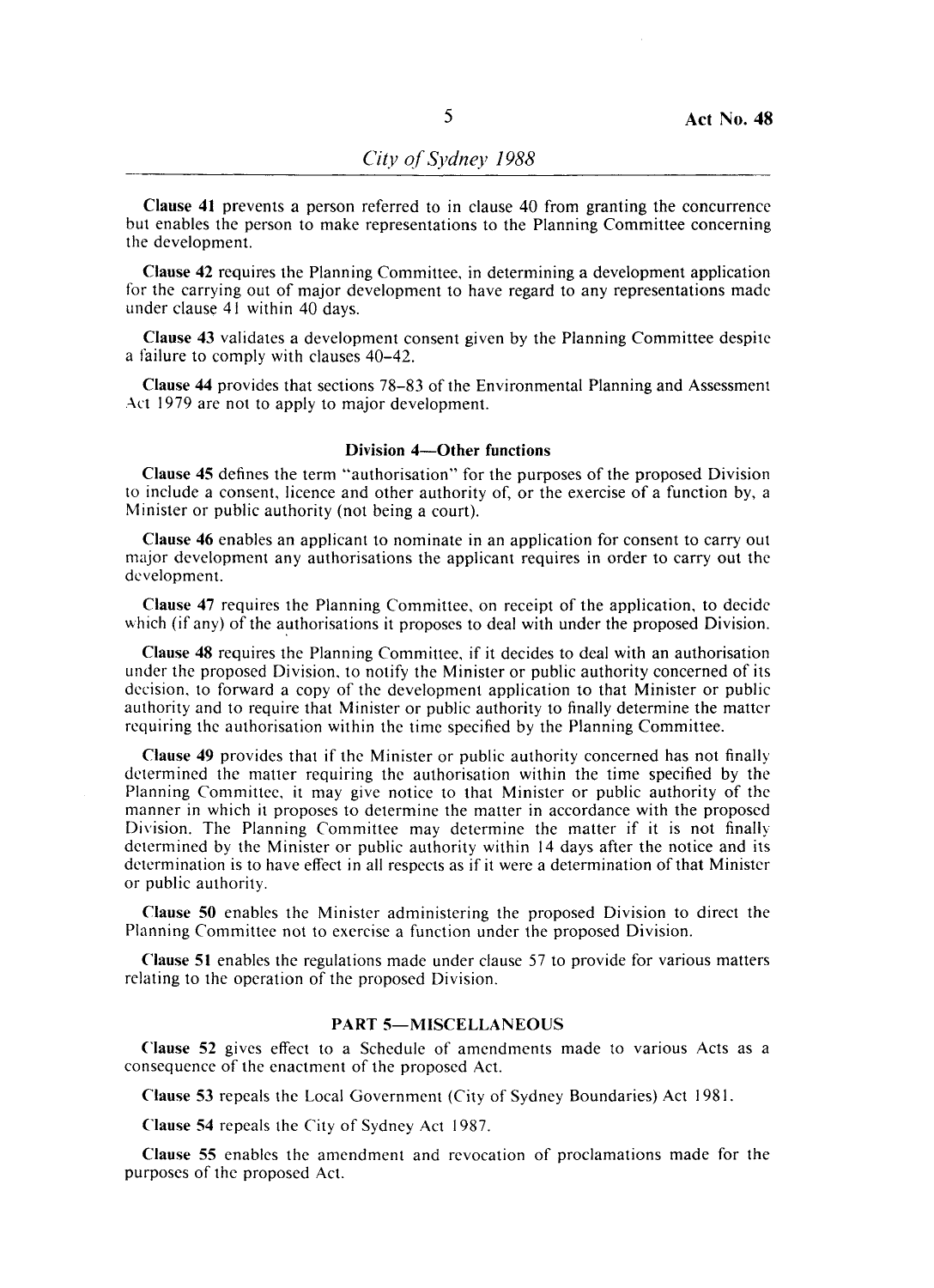Clause 56 gives effect to a Schedule of savings, transitional and other provisions.

Clause 57 enables the making of regulations for the purposes of the proposed Act.

#### SCHEDULE 1-THE PLANNING COMMITTEE

### PART 1-MEMBERS

Part 1 (clauses 1-12) contains provisions relating to the election and appointment of members of the Planning Committee (and their alternates) and the terms and conditions on which they hold office.

#### PART 2-PROCEDURE

Part 2 (clauses 13-17) contains provisions relating to the procedure of the Planning Committee. In particular, the Part provides for the presiding member of the Planning Committee to have a deliberative vote only and for the general application of Ordinance No. I (Council Meetings and General Business) under the Principal Act to meetings of the Planning Committee.

# PART 3-GENERAL

Part 3 (clauses 18, 19) contains a presumption of regularity concerning the constitution and proceedings of the Planning Committee and provision for the authentication of its documents.

### SCHEDULE 2-AMENDMENT OF CERTAIN ACTS

Schedule 2 contains amendments to certain Acts.

The amendments to the Darling Harbour Authority Act 1984 remove from the Darling Harbour Authority its functions with respect to the making and amendment of development plans and the control of development with a view to transferring those functions at some time in the future to the Planning Committee.

The amendments to the Electricity Act 1945 place the City of South Sydney in the Fifth Constituency of the Sydney County District for the purpose of electing delegates to the Sydney County Council.

The amendments to the Local Government Act 1919 provide for the election of the Lord Mayor of Sydney by the aldermen of the City of Sydney rather than by the general electorate and create a presumption as to the correctness of any roll of electors used at any election.

The amendments to the Sydney Cove Redevelopment Authority Act 1968 remove from the Sydney Cove Redevelopment Authority its functions with respect to the approved planning scheme under that Act and certain development control functions with a view to transferring those functions at some time in the future to the Planning Committee.

#### SCHEDULE 3-SA VINGS, TRANSITIONAL AND OTHER PROVISIONS

# PART 1-PRELIMINARY

Part 1 (clause I) defines certain terms for the purposes of the proposed Schedule. "Commissioners" means the Commissioners appointed under the City of Sydney Act 1987. "Existing employee" means an employee of the City Council immediately before the constitution of the City of South Sydney. "Transferred employee" means an existing employee who is transferred to the service of the South Sydney Council.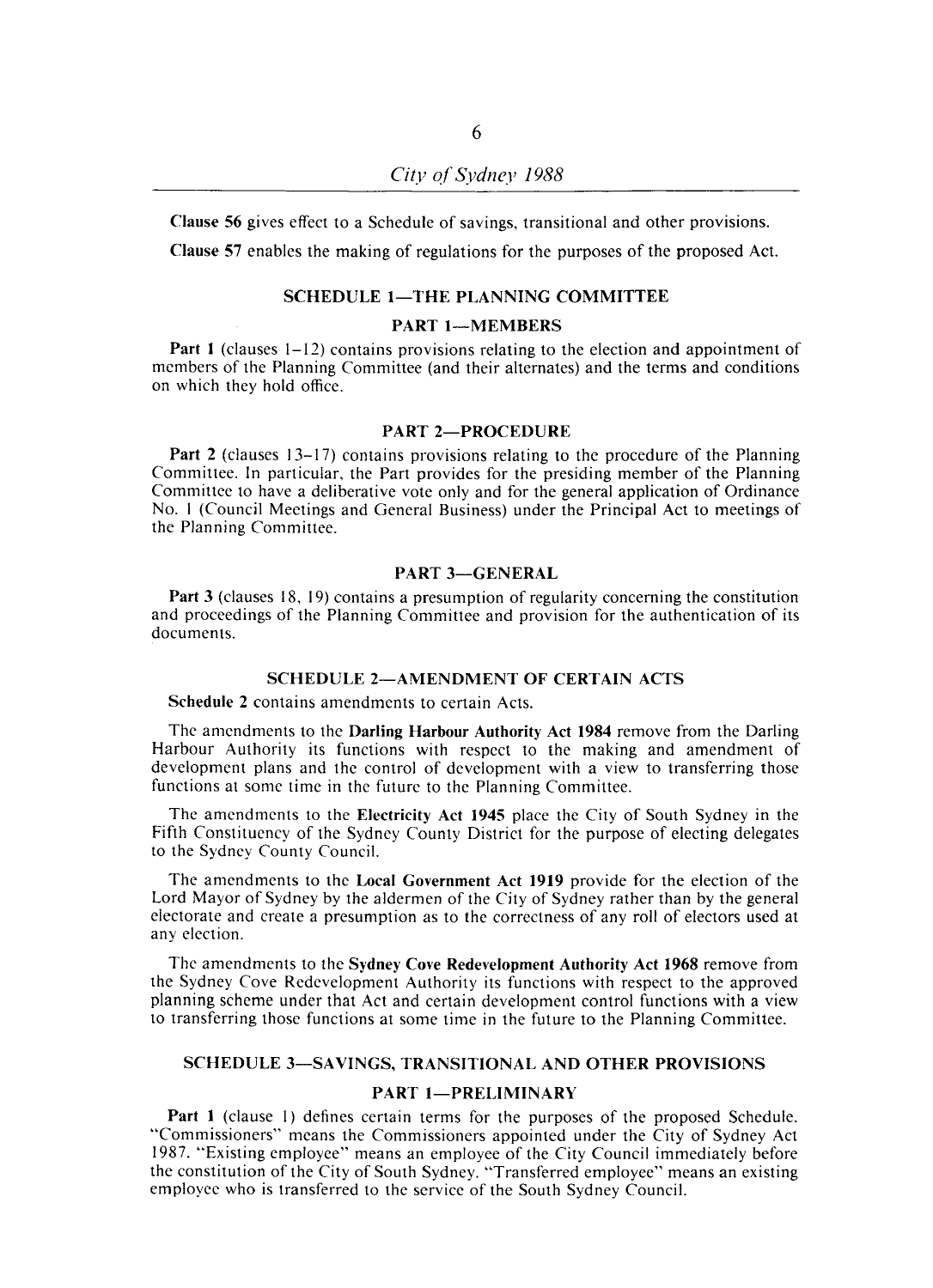*City of Sydney 1988* 

### PART 2-STAFF ARRANGEMENTS

Part 2 (clauses 2-6) contains provisions relating to the transfer of staff of the City ('ouncil to the South Sydney Council. The Commissioners are empowered to appoint a town clerk of the City of South Sydney but, if such an appointment is not made and until an appointment is made by the South Sydney Council, the town clerk of the City of Sydney is to act in that office.

The Commissioners are also empowered to determine the arrangements for the transfer of existing employees to the service of the South Sydney Council. The arrangements are not to cause existing employees to be remunerated on terms which are less advantageous than those currently applying to them and no existing employee is to have his or her employment terminated on the ground of redundancy arising from the operation of the proposed Act.

# PART 3-DIVISION OF ASSETS ETC.

Part 3 (clauses 7, 8) empowers the Commissioners to make arrangements for the apportionment of the assets and liabilities of the City Council between it and the South S~ dney Council. The arrangements are to embody such measures as will facilitate the financial stability of the 2 cities.

### PART 4-MAKING OF RATES ETC.

Part 4 (clause 9) empowers the Commissioners to determine rates and garbage collection charges for 1989 for the 2 cities.

### PART 5-PROVISIONS CONSEQUENT ON THE AMENDMENT OF THE DARLING HARBOUR AUTHORITY ACT 1984

Part 5 (clauses 10-16) provides for the taking over by the Planning Committee of the environmental planning and development control functions of the Darling Harbour Authority.

## PART 6-PROVISIONS CONSEQUENT ON THE AMENDMENT OF THE SYDNEY COVE REDEVELOPMENT AUTHORITY ACT 1968

Part 6 (clauses 17-21) provides for the taking over by the Planning Committee of the environmental planning and development control functions of the Sydney Cove Redevelopment Authority.

### PART 7-MISCELLANEOUS

Part 7 (clauses 22-29) provides for-

- (a) the continuing application of certain statutory instruments after the creation of the City of South Sydney (clause 22);
- (b) the ability to alter the name of the City of South Sydney (clause 23);
- (c) the exercise by the Minister of any function of the Commissioners under the proposed Act after they have ceased to hold office (clause 24);
- (d) the modification, for the purposes of the proposed Act, of provisions of the Principal Act and ordinances by proclamations under section 21 (I) of the Principal Act (clause 25);
- (c) the assumption of responsibility by the Planning Committee for draft local environmental plans and development applications for major development (clauses 26, 27);